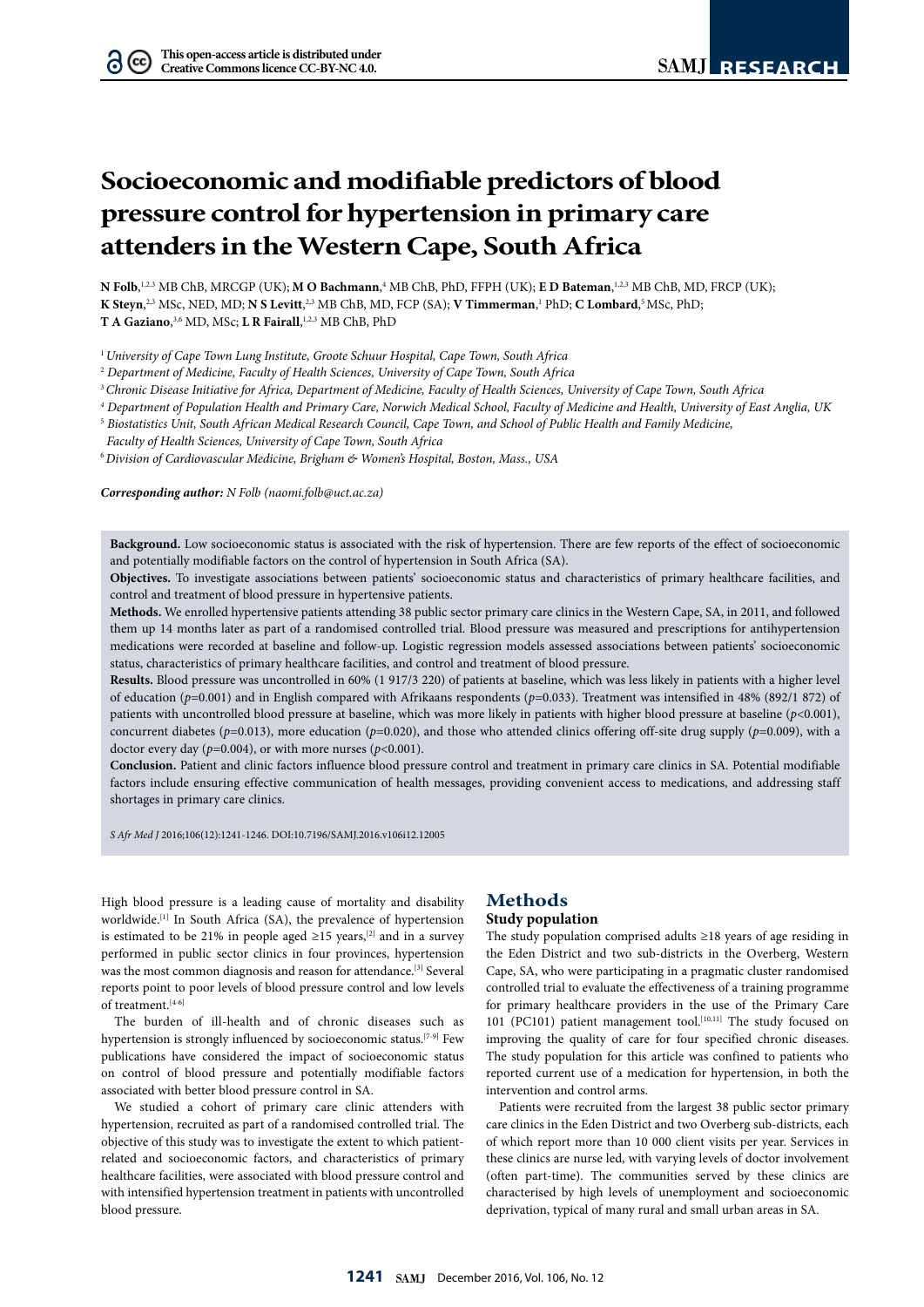Patients who reported current use of a medication for hypertension were eligible for inclusion if they were likely to reside in the same health district for the duration of the study and were capable of engaging in an interviewer-administered questionnaire in their preferred language (English, Afrikaans or isiXhosa). Participants were recruited in clinic waiting rooms and, if eligible, provided informed consent prior to study procedures. Their blood pressure was measured and prescription data were collected at baseline (in 2011) and 14 months later.[11]

#### **Data collection**

At baseline, trained fieldworkers administered an electronic questionnaire and took clinical measurements. The baseline questionnaire covered demographic characteristics, level of education, employment status, income during the last month, language, and presence of comorbidities.

Fieldworkers photocopied all available prescription charts for the year preceding the interview. These were reviewed by a medically qualified researcher (NF) to identify hypertension medications prescribed at baseline.

Blood pressure was measured with the patient in the seated position after at least 5 minutes' rest, using a calibrated automatic monitor, the Omron M6 Comfort (OMRON Healthcare, The Netherlands). The second and third of three readings were averaged and recorded.<sup>[12]</sup>

Follow-up assessment involved completion of a questionnaire, clinical measurements and collection of prescription data in a similar manner to assessment at baseline. Baseline data were collected from March to November 2011 and follow-up data from May to December 2012.

Uncontrolled blood pressure was defined as systolic blood pressure ≥140 mmHg or diastolic blood pressure ≥90 mmHg. The assessment of treatment intensification for hypertension was based on treatment steps in the PC101 clinical management tool, which conformed to prescribing policies of the relevant health authorities, an approach used in previous reported studies employing treatment intensification as an outcome measure.<sup>[10,13,14]</sup> Treatment intensification was defined as: (*i*) an increase in dose of an antihypertensive; or (*ii*) a switch to an antihypertensive in another medication class; or (*iii*) the addition of an antihypertensive in the same or different class; or (*iv*) a switch of an antihypertensive within a class but at a higher dose; or (*v*) the addition of aspirin; or (*vi*) the addition of or increase in statin dose.

#### **Statistical methods**

The statistical analyses investigated associations between participants' health and socioeconomic indicators, their blood pressure control, characteristics of their clinics, and intensification of hypertension treatment during the study.

Differences in the characteristics of patients with and without blood pressure control at baseline, and of their clinics, were first tested with logistic regression models, with control as outcome, each characteristic as the explanatory variable, and a separate model for each characteristic. The patient and clinic characteristics included in these models are shown in Table 1.

Independent predictors of uncontrolled blood pressure at baseline and at follow-up were investigated with multiple logistic regression models, first including all potential predictors as covariates, and then retaining only those covariates that were independent predictors at the 5% significance level. Models to identify predictors of change in hypertension control between baseline and follow-up used analysis

of covariance (ANCOVA), with control at follow-up as outcome and control at baseline as a covariate. This was done to account for regression to the mean.

Analyses identifying predictors of treatment intensification among patients with uncontrolled blood pressure at baseline included the same patient and clinic characteristics used in the blood pressure control models, and also baseline blood pressure level. We report on the full model, including all characteristics as covariates, and a restricted model, including only covariates that were independent predictors at the 5% significance level. These analyses were repeated in all patients, including those with controlled blood pressure at baseline.

In all analyses the study's cluster sampling design was accounted for in regression models with robust adjustment for intraclinic cluster correlation of outcomes, using Stata version 13.0 (StataCorp LP, USA) statistical software. The *p*-values for education were estimated by modelling education as a continuous variable, with values of 0, 1, 2 and 3 indicating higher levels of education. A *p*-value ≤0.05 was considered statistically significant. The intervention v. the control arm of the randomised controlled trial was included as a covariate in all longitudinal analyses to account for the study design.

The trial was registered with Current Controlled Trials (ISRCTN 20283604). Ethical approval for the trial was obtained from the University of Cape Town Human Research Ethics Committee (HREC 119/2010) and the Western Cape Provincial Department of Health. All participants provided written informed consent to participate in the study.

### **Results**

A total of 3 220 participants with hypertension and baseline blood pressure readings were enrolled in the study, of whom 91% were interviewed at follow-up. Prescription data were available for 3 197 (99%) participants at baseline and for 3 137 (97%) at follow-up.

The sociodemographic characteristics of patient and clinic participants at baseline, and the difference between patients with and without blood pressure control at baseline, are reported in Table 1. The majority of participants (75%) were women and half were aged ≥50 years. The majority of participants had not completed secondary school education (56%), were unemployed (77%) and were receiving a welfare grant (61%). The average monthly income of participants, of whom 23% reported having no income, was ZAR1 105 (USD160).

Sixty per cent (1 917) of participants had uncontrolled blood pressure at baseline. Table 1 shows that at baseline a higher level of formal education was associated with blood pressure control (*p*=0.001), and participants with controlled blood pressure were more likely to have secondary or tertiary education (47% of patients with controlled v. 42% with uncontrolled blood pressure). Participants with controlled blood pressure were more likely to attend larger clinics (*p*=0.033) or clinics with a larger complement of nurses (*p*=0.037).

Logistic regression analyses identified independent associations between health and socioeconomic indicators and blood pressure control (Table 2). At baseline, a higher level of education, and English v. Afrikaans language, were associated with lower odds of uncontrolled blood pressure. There was no interaction between education and language  $(p=0.76)$  when an interaction term was added to the model. At follow-up, patients with higher incomes had lower odds of uncontrolled blood pressure in the full model with all covariates. In the restricted model, from which all other covariates except baseline control and the trial arm were removed, this association became non-significant (*p*=0.086). No clinic-related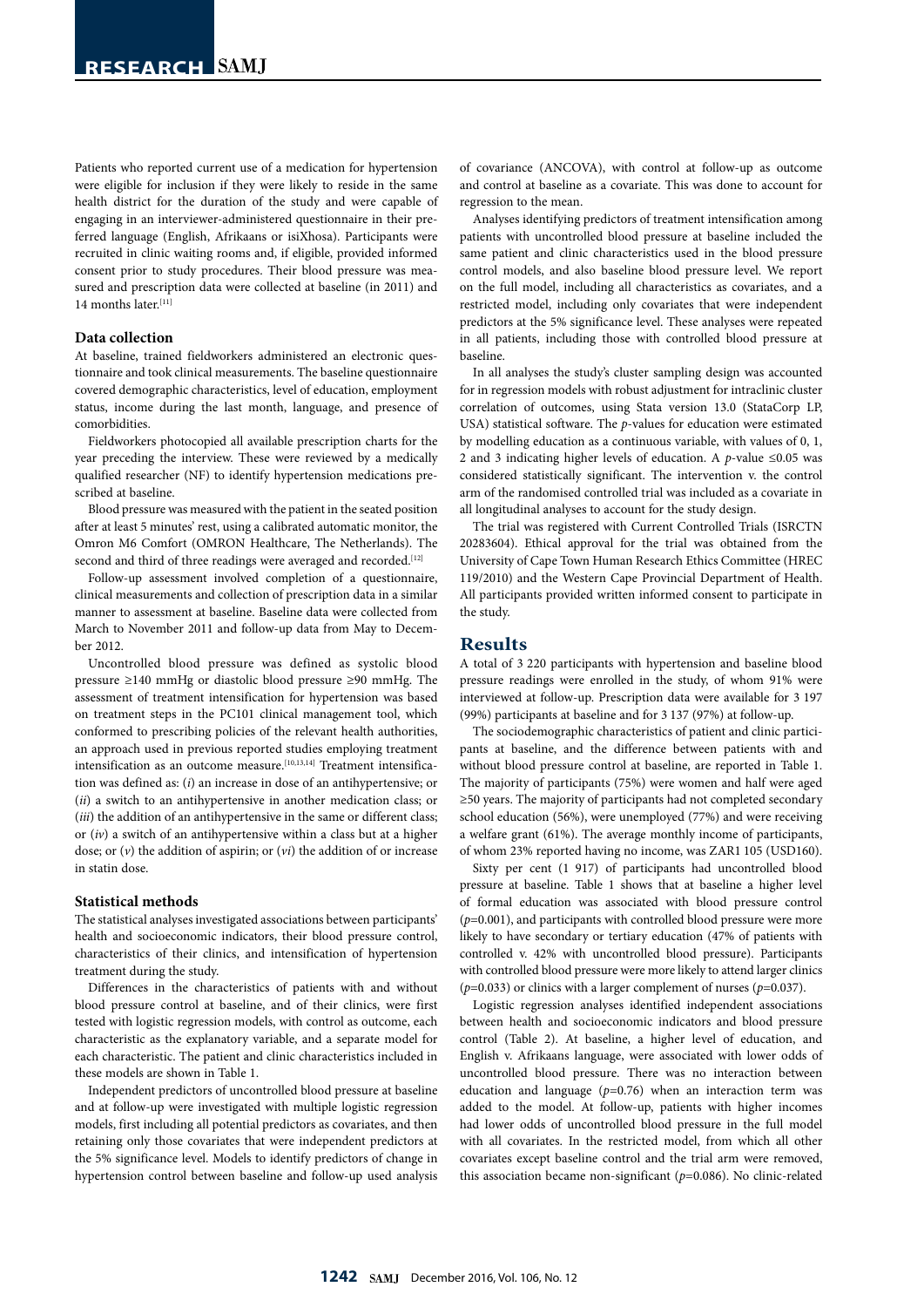|                                                     |                        | BP controlled* at      | BP uncontrolled <sup>†</sup> at |                                             |  |
|-----------------------------------------------------|------------------------|------------------------|---------------------------------|---------------------------------------------|--|
|                                                     | Patients $(N=3 220)$ , | baseline ( $N=1$ 303), | baseline $(N=1 917)$ ,          |                                             |  |
| Characteristics                                     | $n(\%)$                | n(%)                   | $n\left(\%\right)$              | $p$ -value <sup><math>\ddagger</math></sup> |  |
| Participant characteristics                         |                        |                        |                                 |                                             |  |
| Age (years): mean (SD) <sup>§</sup>                 | 54.81 (12.0)           | 54.36 (12.5)           | 55.11 (11.7)                    | 0.092                                       |  |
| Sex                                                 |                        |                        |                                 | 0.546                                       |  |
| Female                                              | 2 419 (75.1)           | 986 (75.7)             | 1433(74.8)                      |                                             |  |
| Male                                                | 801 (24.9)             | 317(24.3)              | 484 (25.2)                      |                                             |  |
| Diabetes                                            | 1538(47.8)             | 647 (49.7)             | 891 (46.5)                      | 0.162                                       |  |
| Known cardiovascular disease <sup>5</sup>           | 848 (26.3)             | 347 (26.6)             | 501(26.1)                       | 0.698                                       |  |
| Language                                            |                        |                        |                                 | 0.054                                       |  |
| Afrikaans                                           | 2 732 (84.8)           | 1095(84.0)             | 637 (85.4)                      |                                             |  |
| isiXhosa                                            | 220(6.8)               | 79 (6.1)               | 141(7.4)                        |                                             |  |
| English                                             | 268(8.3)               | 129(9.9)               | 139(7.3)                        |                                             |  |
| Highest education                                   | $n=2938$               | $n=1$ 184              | $n=1754$                        | 0.001                                       |  |
| None                                                | 242 (8.2)              | 86(7.3)                | 156(8.9)                        |                                             |  |
| Primary                                             | 1397(47.5)             | 538 (45.4)             | 589 (49.0)                      |                                             |  |
| Secondary                                           | 1244(42.3)             | 526 (44.4)             | 718 (40.9)                      |                                             |  |
| Tertiary                                            | 55 (1.87)              | 34(2.9)                | 21(1.2)                         |                                             |  |
| Total monthly income (ZAR): mean (SD) <sup>§</sup>  | 1 104.9 (1 120.0)      | 1 142.5 (1 226.1)      | 1 079.3 (1 041.2)               | 0.125                                       |  |
|                                                     | $(n=3 215)$            | $(n=1301)$             | $(n=1914)$                      |                                             |  |
| Unemployed                                          | 2 472 (76.9)           | 1002(77.0)             | 1470(76.8)                      | 0.865                                       |  |
|                                                     | $(n=3 215)$            | $(n=1301)$             | $(n=1914)$                      |                                             |  |
| Welfare grant received                              | 1967(61.2)             | 808(62.1)              | 1159(60.6)                      | 0.382                                       |  |
|                                                     | $(n=3 215)$            | $(n=1301)$             | $(n=1914)$                      |                                             |  |
| Clinic characteristics                              |                        |                        |                                 |                                             |  |
| Pharmacist in clinic                                | 1487(46.2)             | 622(47.7)              | 865(45.1)                       | 0.456                                       |  |
| Drug supply available away from clinic              | 2124(66.0)             | 840 (64.5)             | 1284(67.0)                      | 0.437                                       |  |
| Doctor at clinic every day                          | 1333(41.4)             | 562 (43.1)             | 771 (40.2)                      | 0.405                                       |  |
| Clinic location                                     |                        |                        |                                 | 0.951                                       |  |
| Urban                                               | 1977(61.4)             | 804 (61.7)             | 1173(61.2)                      |                                             |  |
| Peri-urban                                          | 511 (15.9)             | 202(15.5)              | 309(16.1)                       |                                             |  |
| Rural                                               | 732 (22.7)             | 297(22.8)              | 435 (22.7)                      |                                             |  |
| Clinic patients/year/1 0000: mean (SD) <sup>§</sup> | 3.7(3.7)               | 3.9(3.9)               | 3.6(3.5)                        | 0.033                                       |  |
| Clinic nurses: mean (SD) <sup>§</sup>               | 5.4(2.9)               | 5.6(2.9)               | 5.2(2.9)                        | 0.037                                       |  |
| Clinic nurses $(n)$                                 |                        |                        |                                 | 0.051                                       |  |
| $<$ 5                                               | 1564(48.6)             | 581 (44.6)             | 983 (51.3)                      |                                             |  |
| $\geq 5$                                            | 1656(51.4)             | 722 (55.4)             | 934 (48.7)                      |                                             |  |
| Intervention v. control clinic                      |                        |                        |                                 | 0.234                                       |  |
| Intervention                                        | 1553(48.2)             | 660 (50.7)             | 893 (6.6)                       |                                             |  |
| Control                                             | 1667(51.8)             | 643 (49.4)             | 1024(53.4)                      |                                             |  |

#### **Table 1. Participants' baseline characteristics**

HPT = hypertension; BP = blood pressure; SD = standard deviation; CVD = cardiovascular disease.<br>'Controlled: systolic BP <140 mmHg and diastolic BP <90 mmHg.<br>'Uncontrolled: systolic BP ≥140 mmHg or diastolic BP ≥90 mmHg.<br>

factors were independently associated with blood pressure control at baseline or at follow-up.

Hypertension treatment was intensified in 48% of 1 872 patients in whom blood pressure was uncontrolled at baseline. In participants whose blood pressure was uncontrolled at baseline, treatment intensification was independently more probable in those who had a higher mean systolic blood pressure at baseline (*p*<0.001), diabetes (*p*=0.013), a higher level of education (*p*=0.020), and attended a clinic with the option of off-site drug supply (*p*=0.009), with a doctor present daily (*p*=0.004), with a larger number of nurses (*p*<0.001)

or in the intervention arm of the trial (*p*<0.001) (Table 3). There was no interaction between education and language ( $p=0.92$ ) when an interaction term was added to the model. When all patients, including those with controlled blood pressure at baseline, were included in the analysis, the association with number of clinic nurses remained significant.

### **Discussion**

This study, performed in a cohort of hypertensive low-income patients with generally low levels of formal education attending public sector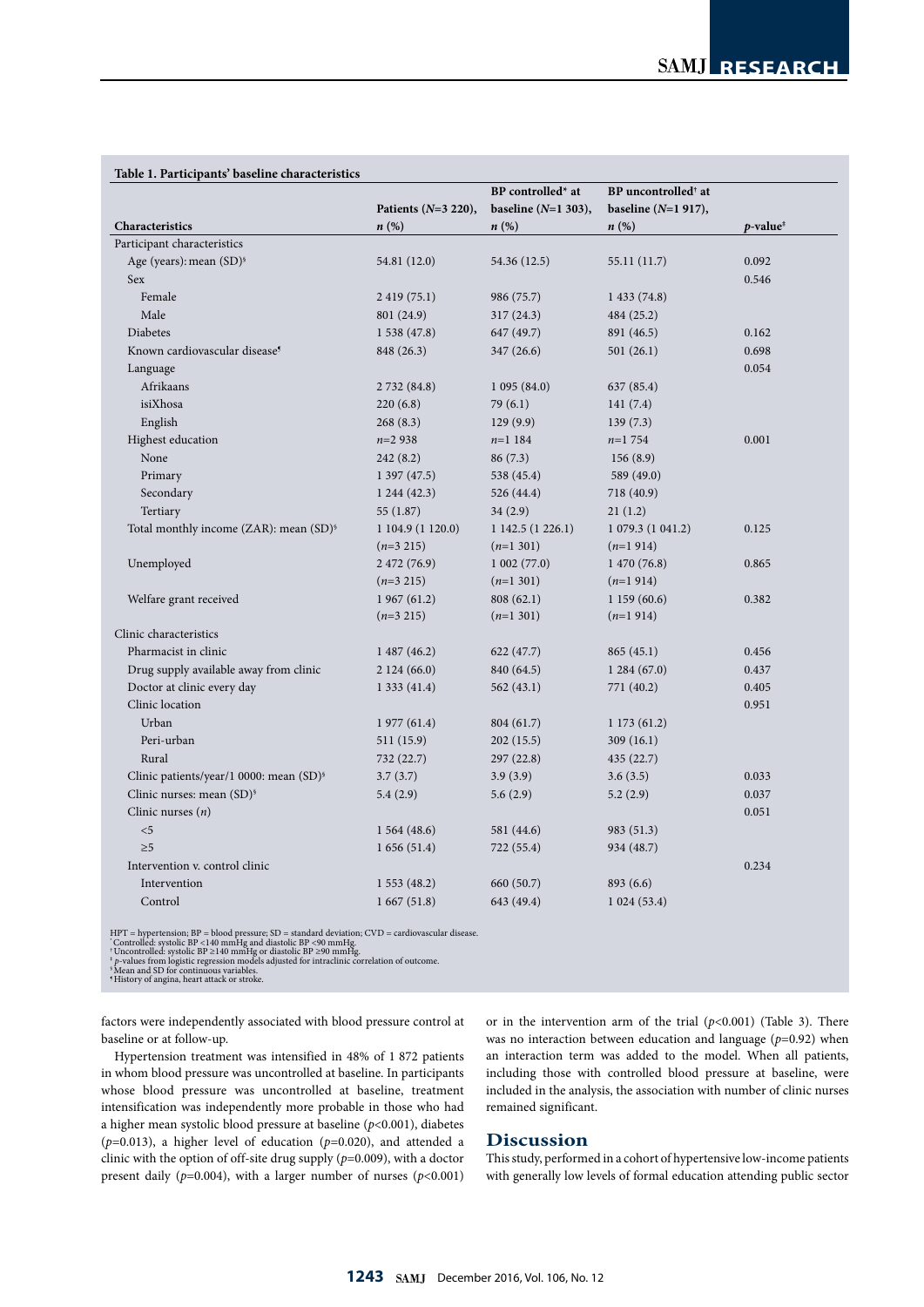|                                            | Uncontrolled' BP at baseline: |               |                   |                           | Uncontrolled BP <sup>*</sup> at baseline: |             | Uncontrolled BP' at follow-up: |               |                   |
|--------------------------------------------|-------------------------------|---------------|-------------------|---------------------------|-------------------------------------------|-------------|--------------------------------|---------------|-------------------|
| Outcome                                    | full model $(N=3 220)$        |               |                   | limited model $(N=3 220)$ |                                           |             | full model $(N=3 220)$         |               |                   |
| <b>Explanatory baseline</b>                |                               |               |                   |                           |                                           |             |                                |               |                   |
| variable                                   | <b>OR</b>                     | 95% CI        | p-value           | <b>OR</b>                 | 95% CI                                    | $p$ -value  | <b>OR</b>                      | 95% CI        | $p$ -value        |
| Age (per year)                             | 1.01                          | $1.00 - 1.01$ | 0.170             |                           |                                           |             | 1.00                           | $0.99 - 1.01$ | 0.469             |
| Male v. female                             | 1.08                          | $0.90 - 1.30$ | 0.412             |                           |                                           |             | 1.11                           | $0.95 - 1.29$ | 0.178             |
| Uncontrolled blood                         |                               |               |                   |                           |                                           |             | 3.88                           | $3.30 - 4.56$ | < 0.001           |
| pressure <sup>*</sup>                      |                               |               |                   |                           |                                           |             |                                |               |                   |
| <b>Diabetes</b>                            | 0.93                          | $0.76 - 1.14$ | 0.508             |                           |                                           |             | 1.04                           | $0.88 - 1.22$ | 0.654             |
| Known cardiovascular                       | 0.98                          | $0.84 - 1.13$ | 0.758             |                           |                                           |             | 1.05                           | $0.86 - 1.28$ | 0.616             |
| disease                                    |                               |               |                   |                           |                                           |             |                                |               |                   |
| Language                                   |                               |               | $0.008^{\dagger}$ |                           |                                           | $0.033^{+}$ |                                |               | $0.794^{\dagger}$ |
| Afrikaans (reference)                      | 1.00                          |               |                   | 1.00                      |                                           |             | $1.00\,$                       |               |                   |
| isiXhosa                                   | 1.38                          | $0.99 - 1.94$ | 0.057             | 1.11                      | $0.86 - 1.44$                             | 0.432       | 1.10                           | $0.76 - 1.59$ | 0.623             |
| English                                    | 0.78                          | $0.55 - 1.09$ | 0.145             | 0.74                      | $0.57 - 0.96$                             | 0.026       | 0.93                           | $0.60 - 1.42$ | 0.724             |
| Highest education                          |                               |               | $0.002*$          |                           |                                           | $0.001*$    |                                |               | $0.822*$          |
| None (reference)                           | 1.00                          |               |                   | 1.00                      |                                           |             | 1.00                           |               |                   |
| Primary                                    | 0.89                          | $0.67 - 1.19$ | 0.439             | 0.88                      | $0.68 - 1.16$                             | 0.367       | 1.17                           | $0.87 - 1.57$ | 0.294             |
| Secondary                                  | 0.77                          | $0.57 - 1.03$ | 0.081             | 0.76                      | $0.58 - 0.99$                             | 0.042       | $1.08\,$                       | $0.80 - 1.46$ | 0.623             |
| Tertiary                                   | 0.33                          | $0.17 - 0.65$ | 0.001             | 0.35                      | $0.18 - 0.68$                             | 0.002       | 1.04                           | $0.56 - 1.92$ | 0.905             |
| Total monthly income                       | 0.97                          | $0.88 - 1.06$ | 0.441             |                           |                                           |             | 0.90                           | $0.82 - 0.99$ | 0.027             |
| (ZAR)                                      |                               |               |                   |                           |                                           |             |                                |               |                   |
| Unemployed v. employed                     | 0.92                          | $0.74 - 1.12$ | 0.368             |                           |                                           |             | 0.82                           | $0.64 - 1.06$ | 0.128             |
| Welfare grant received                     | 0.91                          | $0.75 - 1.12$ | 0.382             |                           |                                           |             | 0.99                           | $0.80 - 1.23$ | 0.962             |
| Pharmacist in clinic                       | 1.01                          | $0.70 - 1.46$ | 0.944             |                           |                                           |             | 1.00                           | $0.76 - 1.33$ | 0.985             |
| Drug supply available away 1.19            |                               | $0.86 - 1.66$ | 0.297             |                           |                                           |             | 0.80                           | $0.57 - 1.13$ | 0.206             |
| from clinic                                |                               |               |                   |                           |                                           |             |                                |               |                   |
| Doctor at clinic every day                 | 1.10                          | $0.80 - 1.52$ | 0.541             |                           |                                           |             | 0.99                           | $0.68 - 1.45$ | 0.978             |
| Clinic location                            |                               |               | $0.760^{\dagger}$ |                           |                                           |             |                                |               | $0.623^{\dagger}$ |
| Urban (reference)                          | 1.00                          |               |                   |                           |                                           |             | 1.00                           |               |                   |
| Peri-urban                                 | 1.02                          | $0.74 - 1.42$ | 0.900             |                           |                                           |             | 0.84                           | $0.57 - 1.22$ | 0.357             |
| Rural                                      | 0.87                          | $0.56 - 1.34$ | 0.528             |                           |                                           |             | 0.97                           | $0.65 - 1.45$ | 0.868             |
| Clinic patients/year/1 000                 | 1.03                          | $0.98 - 1.08$ | 0.235             |                           |                                           |             | 1.00                           | $0.94 - 1.06$ | 0.992             |
| Clinic nurses $(n)$                        | 0.93                          | $0.87 - 1.01$ | 0.079             |                           |                                           |             | 0.98                           | $0.89 - 1.07$ | 0.594             |
| Intervention v. control                    |                               |               |                   |                           |                                           |             | 1.06                           | $0.76 - 1.48$ | 0.748             |
| clinic                                     |                               |               |                   |                           |                                           |             |                                |               |                   |
| OR = odds ratio; CI = confidence interval. |                               |               |                   |                           |                                           |             |                                |               |                   |

\* Uncontrolled BP: systolic BP ≥140 mmHg or diastolic BP ≥90 mmHg. † Wald test for all categories of variable.

‡ Test for trend.

primary care clinics, confirms both patient and clinic-related factors that are associated, first, with the likelihood of blood pressure control (patient factors), and secondly, treatment intensification during the study period (patient and clinic-related factors). The importance of these findings is that some of these predictors may be modifiable, and should be considered in the planning of chronic disease control strategies and in the organisation of clinical services.

Patient factors associated with uncontrolled blood pressure at baseline included lower levels of education and communication in either isiXhosa or Afrikaans, rather than English. These associations need to be interpreted with caution for several reasons. First, while statistically significant, the absolute differences in blood pressure control associated with these risk factors were relatively small, reflecting the large sample size. Secondly, the association with patients' choice of language may have been influenced by issues relating to the conduct of the trial. Communication might have been poor, as not all interviewers were fluent in isiXhosa. Furthermore, language selection might serve as a proxy for factors not measured

in this study, such as household conditions, informal education, and less prior exposure to health messages in patients' language of choice. Health literacy has complex associations, extending beyond formal education, and is rooted in the conditions under which patients live and the support they receive to accept and adhere to health advice. Murphy et al.,<sup>[15]</sup> in a qualitative study of hypertensive and diabetic patients attending three public sector community health centres in Cape Town, concluded that patients experienced 'multiple impediments to effective self-management and behaviour change, including poor health literacy, a lack of self-efficacy and perceived social support'. Although the introduction of PC101 seeks to address some of these needs, the results at baseline in our study are consistent with this assessment.

Perhaps more relevant are the features associated with treatment intensification, as the latter is likely to result in improved health outcomes in patients with hypertension. Again, in our study, a lower level of formal education was associated with a lower probability of treatment intensification. This finding might reflect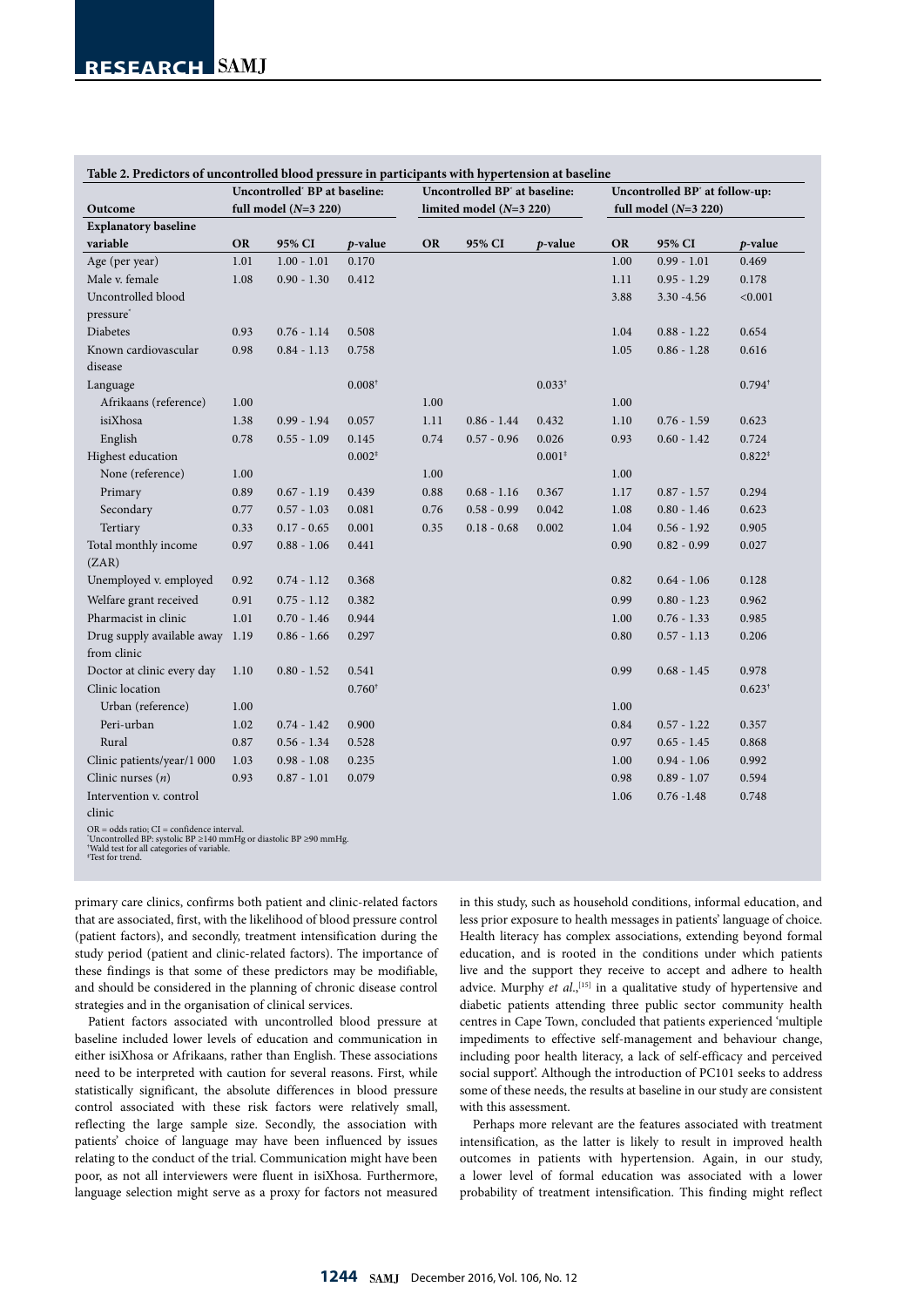|                                        | Treatment intensification of HPT if                                                  |               |            |                                                                                            | <b>Treatment intensification of HPT</b> |                 |  |
|----------------------------------------|--------------------------------------------------------------------------------------|---------------|------------|--------------------------------------------------------------------------------------------|-----------------------------------------|-----------------|--|
|                                        | uncontrolled BP at baseline:<br>full model <sup><math>\dagger</math></sup> (N=1 872) |               |            | if uncontrolled BP at baseline:<br>limited model <sup><math>\dagger</math></sup> (N=1 872) |                                         |                 |  |
| Outcome                                |                                                                                      |               |            |                                                                                            |                                         |                 |  |
| <b>Explanatory baseline variable</b>   | <b>OR</b>                                                                            | 95% CI        | $p$ -value | <b>OR</b>                                                                                  | 95% CI                                  | p-value         |  |
| Patient characteristics                |                                                                                      |               |            |                                                                                            |                                         |                 |  |
| Age (per year)                         | 1.00                                                                                 | $0.98 - 1.01$ | 0.391      |                                                                                            |                                         |                 |  |
| Male v. female                         | 0.94                                                                                 | $0.74 - 1.21$ | 0.650      |                                                                                            |                                         |                 |  |
| Mean systolic BP                       | 1.01                                                                                 | $1.01 - 1.02$ | < 0.001    | 1.01                                                                                       | $1.01 - 1.02$                           | < 0.001         |  |
| <b>Diabetes</b>                        | 1.30                                                                                 | $1.05 - 1.62$ | 0.018      | 1.31                                                                                       | $1.06 - 1.62$                           | 0.013           |  |
| Known cardiovascular disease           | 0.97                                                                                 | $0.74 - 1.28$ | 0.835      |                                                                                            |                                         |                 |  |
| Language                               |                                                                                      |               | $1.00*$    |                                                                                            |                                         |                 |  |
| Afrikaans (reference)                  | 1.01                                                                                 |               |            |                                                                                            |                                         |                 |  |
| isiXhosa                               | 0.78                                                                                 | $0.67 - 1.50$ | 0.980      |                                                                                            |                                         |                 |  |
| English                                | 1.01                                                                                 | $0.70 - 1.47$ | 0.946      |                                                                                            |                                         |                 |  |
| Highest education                      |                                                                                      |               | 0.040      |                                                                                            |                                         | $0.020^{\circ}$ |  |
| None (reference)                       | 1.00                                                                                 |               |            | 1.00                                                                                       |                                         |                 |  |
| Primary                                | 1.50                                                                                 | $0.98 - 2.27$ | 0.059      | 1.45                                                                                       | $0.97 - 2.17$                           | 0.072           |  |
| Secondary                              | 1.63                                                                                 | $1.05 - 2.54$ | 0.030      | 1.63                                                                                       | $1.07 - 2.49$                           | 0.024           |  |
| Tertiary                               | 1.95                                                                                 | $0.66 - 5.74$ | 0.228      | 2.24                                                                                       | $0.78 - 6.43$                           | 0.134           |  |
| Total monthly income                   | 1.04                                                                                 | $0.91 - 1.18$ | 0.565      |                                                                                            |                                         |                 |  |
| Unemployed v. employed                 | 1.12                                                                                 | $0.86 - 1.44$ | 0.402      |                                                                                            |                                         |                 |  |
| Welfare grant received                 | 0.91                                                                                 | $0.70 - 1.19$ | 0.500      |                                                                                            |                                         |                 |  |
| Clinic characteristics                 |                                                                                      |               |            |                                                                                            |                                         |                 |  |
| Pharmacist in clinic                   | 0.78                                                                                 | $0.54 - 1.13$ | 0.192      |                                                                                            |                                         |                 |  |
| Drug supply available away from clinic | 1.40                                                                                 | $1.06 - 1.86$ | 0.018      | 1.44                                                                                       | $1.10 - 1.89$                           | 0.009           |  |
| Doctor at clinic every day             | 1.73                                                                                 | $1.25 - 2.40$ | 0.001      | 1.64                                                                                       | $1.17 - 2.31$                           | 0.004           |  |
| Clinic location                        |                                                                                      |               | $0.070*$   |                                                                                            |                                         |                 |  |
| Urban (reference)                      | 1.00                                                                                 |               |            |                                                                                            |                                         |                 |  |
| Peri-urban                             | 1.05                                                                                 | $0.74 - 1.48$ | 0.779      |                                                                                            |                                         |                 |  |
| Rural                                  | 0.66                                                                                 | $0.45 - 0.97$ | 0.034      |                                                                                            |                                         |                 |  |
| Clinic patients/year/1 000             | 0.95                                                                                 | $0.89 - 1.01$ | 0.089      |                                                                                            |                                         |                 |  |
| Clinic nurses $(n)$                    | 1.22                                                                                 | $1.10 - 1.34$ | < 0.001    | 1.15                                                                                       | $1.08 - 1.23$                           | < 0.001         |  |
| Intervention v. control clinic         | 1.80                                                                                 | $1.34 - 2.40$ | < 0.001    | 1.78                                                                                       | $1.31 - 2.41$                           | < 0.001         |  |

\* Uncontrolled BP: systolic BP ≥140 mmHg or diastolic BP ≥90 mmHg. † Change modelled with ANCOVA, i.e. with baseline as covariate. ‡ Wald test for all categories of variable.

§ Test for trend.

the fact that effective communication and health literacy increase the likelihood of treatment changes – whether through increased willingness of clinicians to change treatment, or patients to accept it.<sup>[16]</sup> Of concern, and contrary to expectations, is that the known presence of cardiovascular disease was not associated with treatment intensification, suggesting that clinicians missed the opportunity to provide secondary prevention for cardiovascular events. However, higher blood pressure and comorbid diabetes did increase the likelihood of treatment intensification, which is clinically appropriate.

The finding that housing density, receipt of welfare grants and total monthly income did not predict blood pressure control or treatment intensification may reflect the relative homogeneity of the study population, the majority of whom were poor (mean monthly income ZAR1 100 and 98% earning less than ZAR5 000 per month) and 61% receiving welfare grants. It is also partly because these factors are associated with education and language, which were controlled for.

An increased risk of hypertension has previously been associated with low socioeconomic indicators, with associations particularly evident for level of education.<sup>[8]</sup> In SA, a higher level of education has been found to predict lower values of both diastolic and systolic

blood pressure in women, while higher income predicted lower systolic blood pressure.<sup>[9]</sup> Interestingly, this did not hold true for men. Our study, which comprised predominantly women, adds new evidence for an association between low levels of education and poorer hypertension control and treatment intensification in SA.

The poor levels of blood pressure control in this study (60% of participants uncontrolled) are in keeping with previous studies. A 1999 survey in 18 community health centres in the Cape Peninsula, SA, found that 67% of hypertensive patients had uncontrolled blood pressure  $(>140/90 \text{ mmHg})$ .<sup>[5]</sup> In a 2009 - 2010 study of goldminers in Gauteng Province, SA, only 42% of patients diagnosed with hypertension had received antihypertensive medication, and 69% of those on antihypertensive medication were poorly controlled.<sup>[6]</sup>

Our study has several strengths. The sample size was large, high rates of follow-up were achieved, and a range of socioeconomic variables were investigated. Furthermore, the longitudinal design enabled analysis of change in control and treatment. There were, however, several limitations. Patients were included in the hypertension group on the basis of self-reported use of medication for hypertension. On review of baseline prescription records, evidence of hypertension